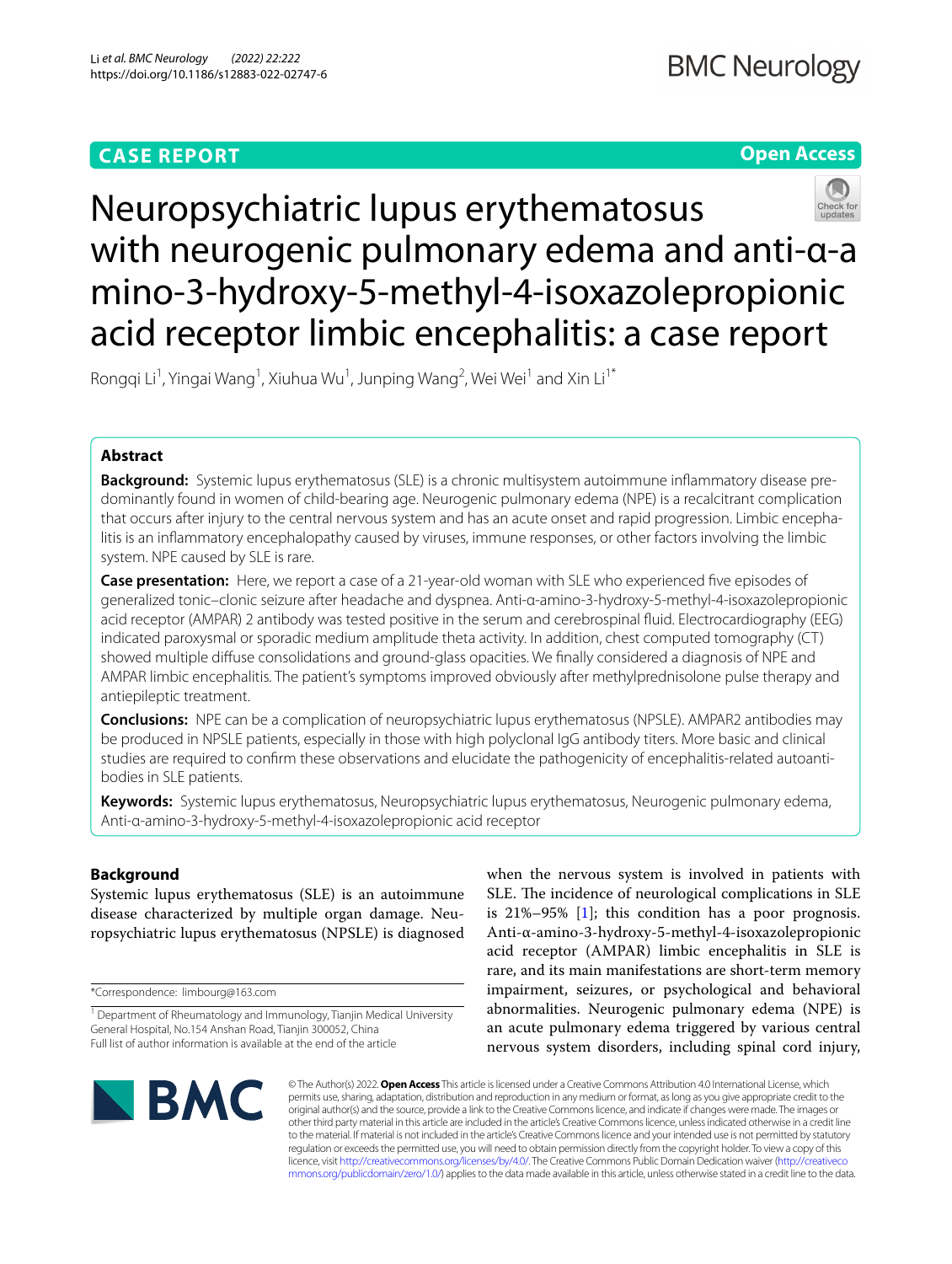subarachnoid hemorrhage, status epilepticus, and brain injury  $[2-4]$  $[2-4]$ . NPE is characterized by an acute fluid increase in the alveolar and interstitial pulmonary interstitium. Here, we report a case of NPSLE with NPE and AMPAR limbic encephalitis.

# **Case presentation**

A 21-year-old woman with no relevant medical or family history of autoimmune disease was admitted to our hospital because of buccal rash, swelling and tenderness in the proximal interphalangeal joints of her hands. Other symptoms included morning stifness, fatigue, dyspnea, numbness, hypoesthesia in the feet, dry mouth, and foamy urine. Laboratory examination showed that hemoglobin (107 g/L) and platelet  $(57 \times 10^3/\mu)$  levels were decreased, while the erythrocyte sedimentation

rate (59 mm/h) was accelerated. The titer of antinuclear antibody (ANA) was 1:1280. Anti-double-stranded DNA antibody, anti-Smith antibody, anti-cardiolipin antibody, anti-ribosomal P protein antibody, anti-nucleosome antibody, and anti-Sjögren's syndrome A antibody were positive. Other antibodies were negative. She had hypocomplementemia (C3 (44.7 mg/dl) and C4 (5.48 mg/ dl)), and total proteinuria at 24 h was 0.6 g. Her serum immunoglobulin G (IgG) level was 7870 mg/dL (normal range, 751 to 1560 mg/dL). Results of immunofxation electrophoresis of peripheral blood were negative. No abnormal signs were observed by magnetic resonance imaging (MRI) of the brain (Fig. [1A](#page-1-0), D). Ultrasonic cardiogram (UCG) and chest high-resolution computed tomography (HRCT) (Fig. [2A](#page-1-1)) showed pericardial efusion. Based on the 2019 European League Against



<span id="page-1-1"></span><span id="page-1-0"></span>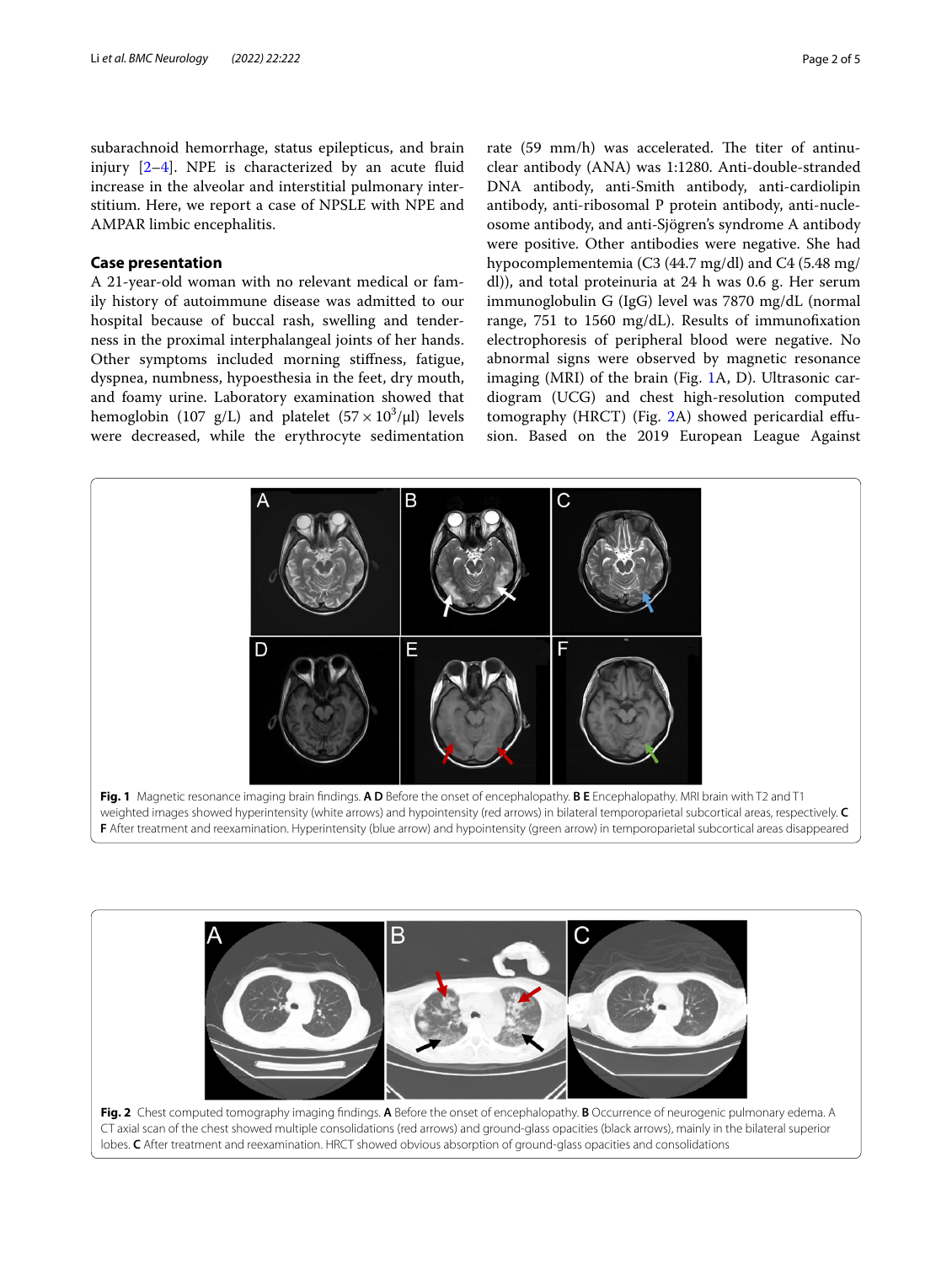Rheumatism/American College of Rheumatology (EULAR/ACR) SLE classifcation criteria [\[5](#page-4-3)], 31 points were accumulated. After treatment with 80 mg/d methylprednisolone for 10 days and reduction to 40 mg/d for 5 days, 1.5  $g/d$  mycophenolate mofetil and 0.4  $g/d$ hydroxychloroquine for 10 days, the rash on both cheeks subsided; moreover, the patient's other symptoms were relieved, and her condition gradually stabilized. On discharge, her IgG level had decreased to 2590 mg/dL.

Three days later, the patient had headache and dyspnea without fever or an epidemiological history of coronavirus disease-19. She suddenly experienced gnathospasmus, staring eyes, and fve episodes of generalized tonic–clonic seizure. Therefore, she visited the emergency department. Physical examination showed grade II muscle strength of the limbs and decreased muscle tone, while no further abnormalities were found by other systematic neural examinations. MRI brain (Fig. [1](#page-1-0)B, E) revealed multiple T1 and T2 linear or patchy signal shadows in the bilateral subcortical area of the frontal, parietal, temporal, and occipital lobes; the white matter around the lateral ventricle; the basal ganglia thalamus area; the splenium of the corpus callosum; the brainstem; and the cerebellar hemisphere. Magnetic resonance angiography and venography of the head showed unremarkable fndings. UCG showed a left ventricular ejection fraction of 57%, and pulmonary hypertension was present (45 mmHg). There was no previous underlying heart disease. Chest CT indicated multiple difuse consolidations and ground-glass opacities in both lungs (Fig. [2B](#page-1-1)). Combined with her dyspnea, NPE was considered after infammatory lesions and cardiogenic pulmonary edema were excluded. Lumbar puncture revealed elevated intracranial pressure (ICP) (260 mmH<sub>2</sub>O). There were increased protein levels (3.54 g/L) in cerebrospinal fuid (CSF) and cell counts, lactic acid, glucose, and chloride were all within normal limits. CSF cultures for bacteria and fungi were negative. The AMPAR2 antibody detected by cytometric bead array (CBA) was positive for both serum and CSF, whereas other autoimmune encephalitis-related antibodies were all negative in CSF or serum. Electrocardiography (EEG) revealed paroxysmal or sporadic medium amplitude theta activity and atypical sharp and slow waves. After treatment with methylprednisolone pulse therapy for three days (500 mg per day), the patient's seizures stopped. However, she presented melena without nausea or vomiting several times. Abdominal CT showed a diverticulum in the horizontal part of the duodenum, peritoneal efusion, and pelvic effusion. The patient was treated with 40 mg/d Nexium, 0.6 mg/d octreotide, and 2 IU/d hemocoagulase for suspected gastrointestinal bleeding. Her stool returned to normal, and occult blood tests gradually became negative. No tumors were found by systematic examinations, including serum tumor marker analyses and chest and abdominal CT. The patient had epileptic seizures, and the results of CSF, MRI, and EEG analyses were abnormal. After ruling out infectious encephalitis, AMPAR encephalitis was diagnosed according to the diagnostic criteria of autoimmune encephalitis [\[6](#page-4-4)]. She was treated with 200 mg/d methylprednisolone, 500 ml/d glycerol fructose, 1.2 g/d sodium valproate, and 1.0 g/d levetiracetam. The dosage of methylprednisolone was decreased according to her clinical condition until it was maintained at 40 mg/d. No seizures occurred thereafter. MRI brain (Fig. [1C](#page-1-0), F) and chest HRCT (Fig. [2](#page-1-1)C) showed obvious improvement after 5 days. One week later, repeated lumbar puncture revealed that the CSF protein levels (0.68 g/L) decreased and her ICP was normal. Reexamination of EEG showed a medium-amplitude alpha rhythm (9 Hz). On discharge, the patient's IgG level had decreased to 1630 mg/dL. The patient has not yet been followed up.

# **Discussion and conclusions**

SLE is an autoimmune disease characterized by multiple organ damage predominantly manifesting in women of child-bearing age. The diagnosis of incipient SLE is mostly based on the 2019 EULAR/ACR classifcation criteria due to its higher sensitivity  $[7]$  $[7]$ . The serum ANA titer of our patient was 1:1280. She had thrombocytopenia (4 points), low C3 and C4 (4 points), proteinuria (4 points), and pericardial efusion (5 points). Anti-cardiolipin antibody (2 points) and anti-double-stranded DNA and anti-Smith antibodies (6 points) in serum were positive. Moreover, there was swelling, tenderness, and morning stifness in the proximal interphalangeal joints of her hands (6 points). The patient's score according to the 2019 EULAR/ACR classifcation criteria was 31 [\[5](#page-4-3)]. Based on her headache and epileptic seizures; positive anti-Smith, anti-cardiolipin, and anti-ribosomal P protein antibodies in serum; and signs revealed by brain MRI, NPSLE was diagnosed after ruling out other possible diseases.

Up to 50% of SLE patients develop respiratory system damage, such as pleurisy, interstitial lung disease, diffuse alveolar hemorrhage, pulmonary hypertension, and airway disease. However, NPE caused by lupus is rarely reported. There are no definitive diagnostic criteria for NPE, which is diagnosed only by excluding noncardiogenic pulmonary edema after a neurological injury. In our patient, there was a history of epileptic seizures and increased ICP before dyspnea onset. Chest CT showed difuse multiple ground-glass density shadows in both lungs and decreased pericardial effusion. There was no thickening of the interlobular septum or bronchial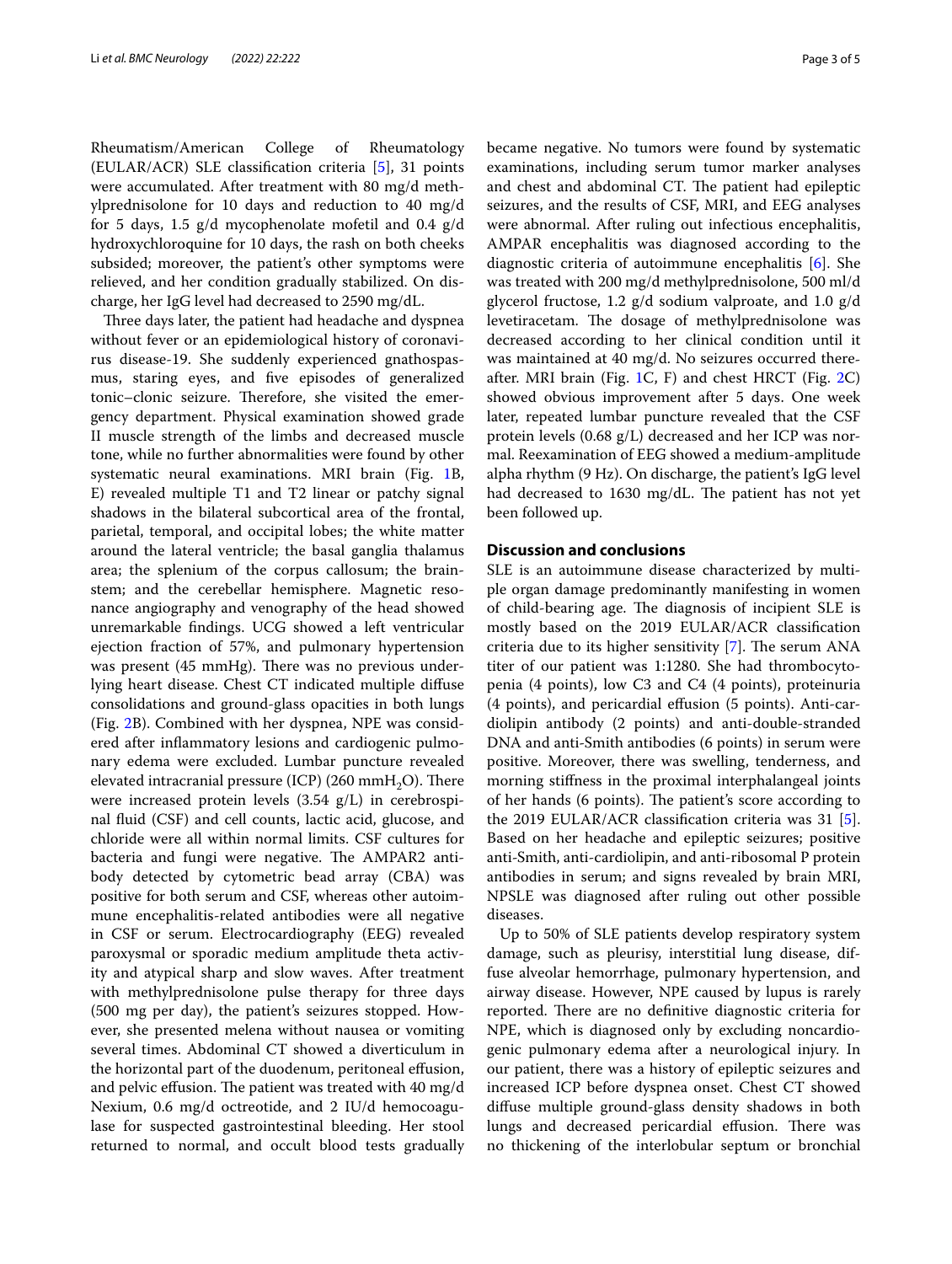vessels. UCG revealed a left ventricular ejection fraction of 57%, with little pericardial effusion. The ground-glass opacities in her lung improved signifcantly after 5 days of treatment. Moreover, her hemoglobin levels did not decrease over a short period. Therefore, NPE was considered; pulmonary hemorrhage and cardiogenic pulmonary edema were excluded from the diagnosis. Patients such as ours in the present case should be promptly treated with antiepileptic therapy, and hypoxemia and complications should be controlled.

Since the discovery of anti-N-methyl-D-aspartate receptor (NMDAR) encephalitis antibodies in 2007 [\[8\]](#page-4-6), an increasing number of pathogenic autoimmune encephalitis antibodies, such as anti-gamma-aminobutyric acid receptor (GABAR) antibody, anti-leucine-rich, gliomainactivated 1 (LGI1) antibody, anti-contactin-associated protein-like 2 receptor (CASPR2) antibody, AMPAR antibody, and immunoglobulin-like cell adhesion molecule 5 (IgLON5) antibody, have been recognized. In a study based on a population diagnosed with autoimmune encephalitis in Southwest China [\[9](#page-4-7)], 80.95% of patients were positive for antibodies against NMDAR, followed by anti-GABAR (7.41%), LGI1-related (4.76%), CASPR2-related (2.65%), NMDAR+GABAR (1.59%), LGI1+CASPR2 (1.59%), NMDAR+CASPR2 (0.53%), and AMPAR2+CASPR2 antibodies (0.53%). AMPAR antibody is a rare autoimmune encephalitis antibody in SLE. We searched PubMed and Embase for cases of AMPAR in SLE using the terms "systemic lupus erythematosus" and "AMPAR". Only one reported case was found  $[10]$  $[10]$ . Both patients reported were female and experienced epileptic seizures before hospital admission. Their average age was 30. Bacterial and viral cultures of CSF were negative, and AMPAR antibody in CSF was positive in the two cases. Furthermore, no malignancy was found. Our patient attained remission by methylprednisolone pulse therapy and symptomatic treatment. The other patient attained remission after methylprednisolone pulse and plasma exchange therapy. Therefore, methylprednisolone pulse therapy or plasma exchange therapy alone or their combinations is recommended to relieve symptoms and improve the prognosis for SLE with AMPAR limbic encephalitis.

Although the pathogenesis of SLE-associated AMPAR limbic encephalitis is still unknown, AMPAR autoantibodies can be pathogenic. In humoral immunity, B cells are induced to diferentiate into plasma cells via antigen stimulation and secrete large amounts of autoantibodies [\[11\]](#page-4-9). Specifc antibodies for SLE include anti-doublestranded DNA and anti-Smith antibodies. We consider that activated B cells in SLE may also secrete autoimmune encephalitis antibodies, such as AMPAR, which can play a key role in the onset of limbic encephalitis. AMPARmediated excitatory postsynaptic currents may be reduced by increased internalization of AMPAR clusters and a decreased number of AMPAR antibodies on neuronal surfaces and synapses, resulting in signs and symptoms such as epileptic seizures and memory loss [\[12,](#page-4-10) [13](#page-4-11)].

To the best of our knowledge, autoimmune encephalitis may be a subclassifcation of NPSLE, but it has not yet been identifed by the available literature. We consider that these clinical outcomes may be the collective result of the respective pathogenesis in our case. Further research is needed to explore the underlying mechanisms.

Therefore, when the polyclonal IgG titer becomes higher in patients with SLE, physicians need to maintain a high index of suspicion for the presence of new autoimmune antibodies. In particular, patients should be screened for autoimmune encephalitis antibodies when there is nervous system involvement. Although there is no clear guideline for the treatment of AMPAR encephalitis, methylprednisolone pulse therapy or plasma exchange therapy alone or their combinations is recommended to relieve symptoms and improve the prognosis for SLE with AMPAR limbic encephalitis.

In conclusion, NPE can present as a complication of NPSLE. And this report emphasizes that AMPAR2 antibodies may be produced in NPSLE patients, especially in those with high polyclonal IgG antibody titers. Early screening for encephalitis-related autoantibodies in NPSLE patients may improve prognosis by allowing timely appropriate treatment. More basic and clinical studies are required to confrm these observations and elucidate the pathogenicity of encephalitis-related autoantibodies in SLE patients.

#### **Abbreviations**

SLE: Systemic lupus erythematosus; NPE: Neurogenic pulmonary edema; AMPAR: Anti-α-amino-3-hydroxy-5-methyl-4-isoxazolepropionic acid receptor; NPSLE: Neuropsychiatric lupus erythematosus; ANA: Antinuclear antibody; C3: Complement 3; C4: Complement 4; IgG: Immunoglobulin G; UCG: Ultrasonic cardiogram; MRI: Magnetic resonance imaging; CT: Computed tomography; EULAR/ACR : European League Against Rheumatism/American College of Rheumatology; HRCT: High-resolution computed tomography; ICP: Intracranial pressure; CSF: Cerebrospinal fuid; CBA: Cytometric bead array; EEG: Electrocardiography; NMDAR: N-methyl-D-aspartate receptor; GABAR: Gamma-aminobutyric acid receptor; LGI1: Leucine-rich glioma-inactivated 1; CASPR2: Contactin-associated protein-like 2; IgLON5: Immunoglobulin-like cell adhesion molecule 5.

#### **Acknowledgements**

The authors express their appreciation to the patient for her support and cooperation.

#### **Authors' contributions**

RL, YW, XW, and JW collected the data and wrote the manuscript. WW and XL provided suggestions during diagnosis and treatment in this case. All authors read and approved the fnal manuscript.

#### **Funding**

No funding was received.

**Availability of data and materials**

Not applicable.